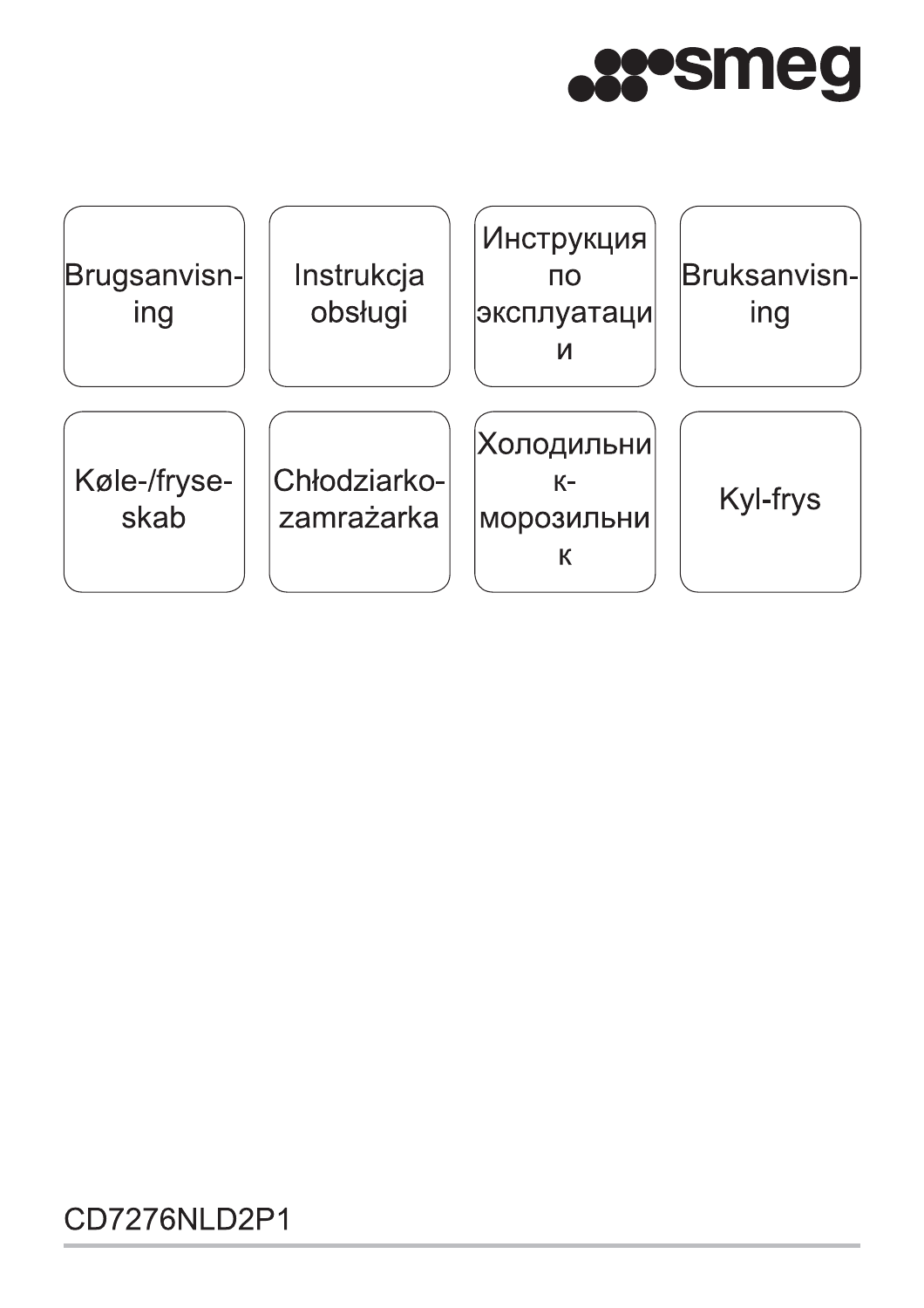## **СОДЕРЖАНИЕ**

| Сведения по технике безопасности 36 Полезные советы |    |                    | 48 |
|-----------------------------------------------------|----|--------------------|----|
| Указания по безопасности                            | 38 | Уход и очистка     | 49 |
| <b>Установка</b>                                    | 40 | Поиск и устранение | 50 |
| Описание работы                                     | 41 | неисправностей     |    |
| Ежедневное использование                            | 45 | Технические данные | 54 |
|                                                     |    |                    |    |

Право на изменения сохраняется.

# **ЛСВЕДЕНИЯ ПО ТЕХНИКЕ БЕЗОПАСНОСТИ**

Перед установкой и эксплуатацией прибора внимательно ознакомьтесь с приложенным руководством. Производитель не несет ответственности за какие-либо травмы или ущерб, возникший вследствие неправильной установки или эксплуатации. Всегда храните данное руководство под рукой в надежном месте для последующего использования.

## Безопасность детей и лиц с ограниченными **ВОЗМОЖНОСТЯМИ**

- Данный прибор может эксплуатироваться детьми, если их возраст превышает 8 лет, и лицами с ограниченными физическими, сенсорными или умственными способностями и с недостаточным опытом или знаниями только при условии нахождения под присмотром лица, отвечающего за их безопасность, или после получения соответствующих инструкций, позволяющих им безопасно эксплуатировать электроприбор и дающих им представление об опасности, сопряженной с его эксплуатацией.
- Допускается использование прибора детьми в возрасте от 3 до 8 лет, а также лицами с ярко выраженными и комплексными нарушениями здоровья при условии надлежащего надзора за ними.
- Детям младше 3 лет запрещается находиться рядом с прибором, если только за ними не обеспечивается постоянный надзор взрослых.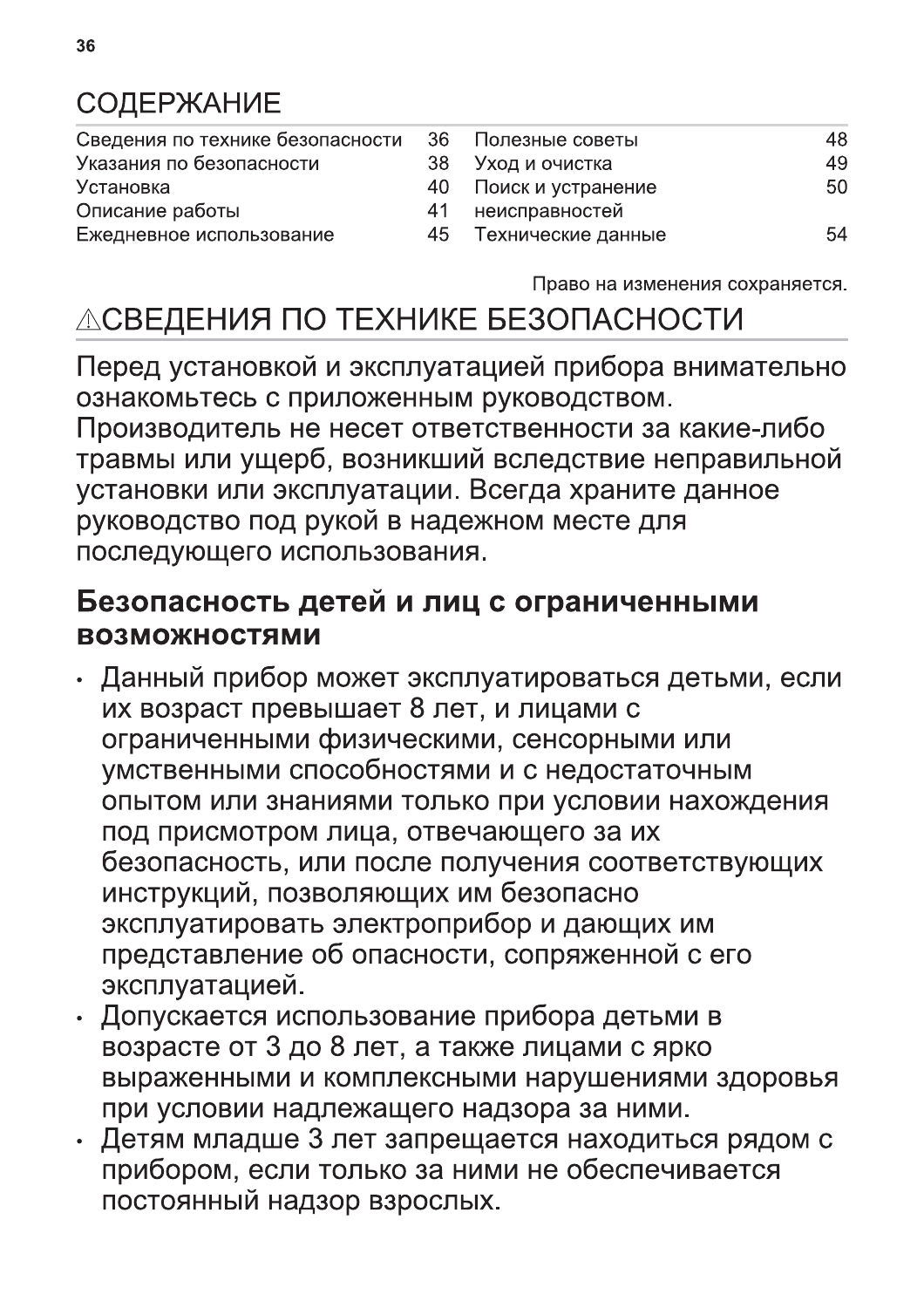- Не позволяйте детям играть с прибором.
- Очистка и доступное пользователю техническое обслуживание прибора не должно производиться детьми без присмотра.
- Храните все упаковочные материалы вне досягаемости детей и утилизируйте материалы надлежащим образом.

## Общие правила техники безопасности

- Прибор предназначен для домашнего бытового и аналогичного применения, например:
	- В сельских жилых домах; в помещениях, служащих кухнями для обслуживающего персонала в магазинах, офисах и на других рабочих местах.
	- Для использования клиентами отелей, мотелей мини-гостиниц типа «ночлег и завтрак» и других мест проживания.
- ВНИМАНИЕ: Не перекрывайте вентиляционные отверстия в корпусе прибора или в мебели, в которую он встроен.
- ВНИМАНИЕ: Не используйте механические устройства или любые другие средства, кроме рекомендованных производителем, для ускорения процесса размораживания.
- ВНИМАНИЕ: Не допускайте повреждения контура холодильника.
- ВНИМАНИЕ: Не используйте внутри отсеков для хранения пищевых продуктов электрические приборы, если они не рекомендованы производителем.
- Не используйте для очистки прибора подаваемую под давлением воду или пар.
- Протирайте прибор мягкой влажной тряпкой. Используйте только нейтральные моющие средства. Не используйте абразивные средства, абразивные губки, растворители или металлические предметы.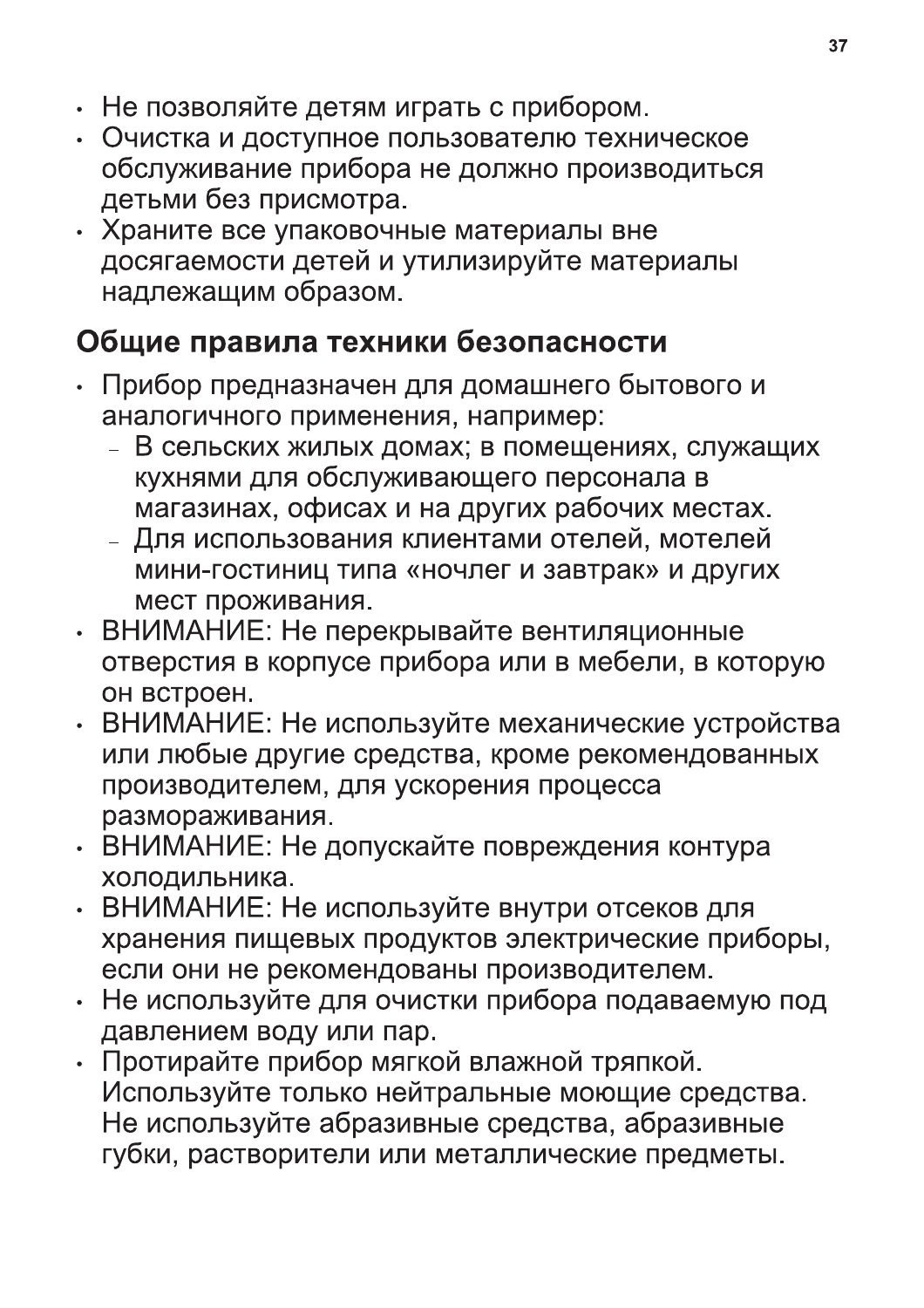- Не используйте прибор для хранения взрывоопасных веществ, таких как аэрозольные баллоны с взрывоопасным газом-вытеснителем.
- В случае повреждения шнура питания во избежание несчастного случая он должен быть заменен изготовителем, авторизованным сервисным центром или специалистом с аналогичной квалификацией.

# УКАЗАНИЯ ПО БЕЗОПАСНОСТИ

## **Установка**



ВНИМАНИЕ! Установка прибора должна осуществляться только квалифицированным персоналом!

- Удалите всю упаковку и вывинтите транспортировочные болты.
- Не устанавливайте и не подключайте прибор, имеющий повреждения.
- Следуйте приложенным к прибору инструкциям по его установке.
- Никогда не забывайте о мерах предосторожности при его перемещении: прибор имеет большой вес. Всегда используйте защитные перчатки и закрытую обувь.
- Убедитесь, что вокруг прибора имеется достаточная вентиляция.
- Перед первой установкой или перевешиванием дверцы подождите не мене 4 часов, прежде чем подключать прибор к сети электропитания. Это необходимо сделать для того, чтобы масло могло вернуться в компрессор.
- Перед выполнением любой операции с прибором (например, перевешивание дверцы) выньте вилку из сетевой розетки.
- Не устанавливайте прибор рядом с радиаторами отопления, кухонными плитами, духовыми шкафами или варочными панелями.
- Не допускайте попадания прибора под дождь.
- Не устанавливайте прибор там, где на него может падать прямой солнечный свет.
- Не устанавливайте прибор в слишком влажных или холодных местах.
- При перемещении прибора поднимайте его за передний край, чтобы не допустить появления на полу царапин.
- В приборе находится пакет с влагопоглотителем. Это не игрушка. Это не продукт питания. Просьба немедленно его утилизировать.

## Подключение к электросети



ВНИМАНИЕ! Существует риск пожара и поражения электрическим током.

ВНИМАНИЕ! При выборе места установки прибора убедитесь, что шнур электропитания не зажат и не поврежден.



ВНИМАНИЕ! Не используйте тройники и удлинители.

- Прибор должен быть заземлен.
- Убедитесь, что параметры, указанные на табличке с техническими данными, соответствуют характеристикам электросети.
- Включайте прибор только в установленную надлежащим образом электророзетку с защитным контактом.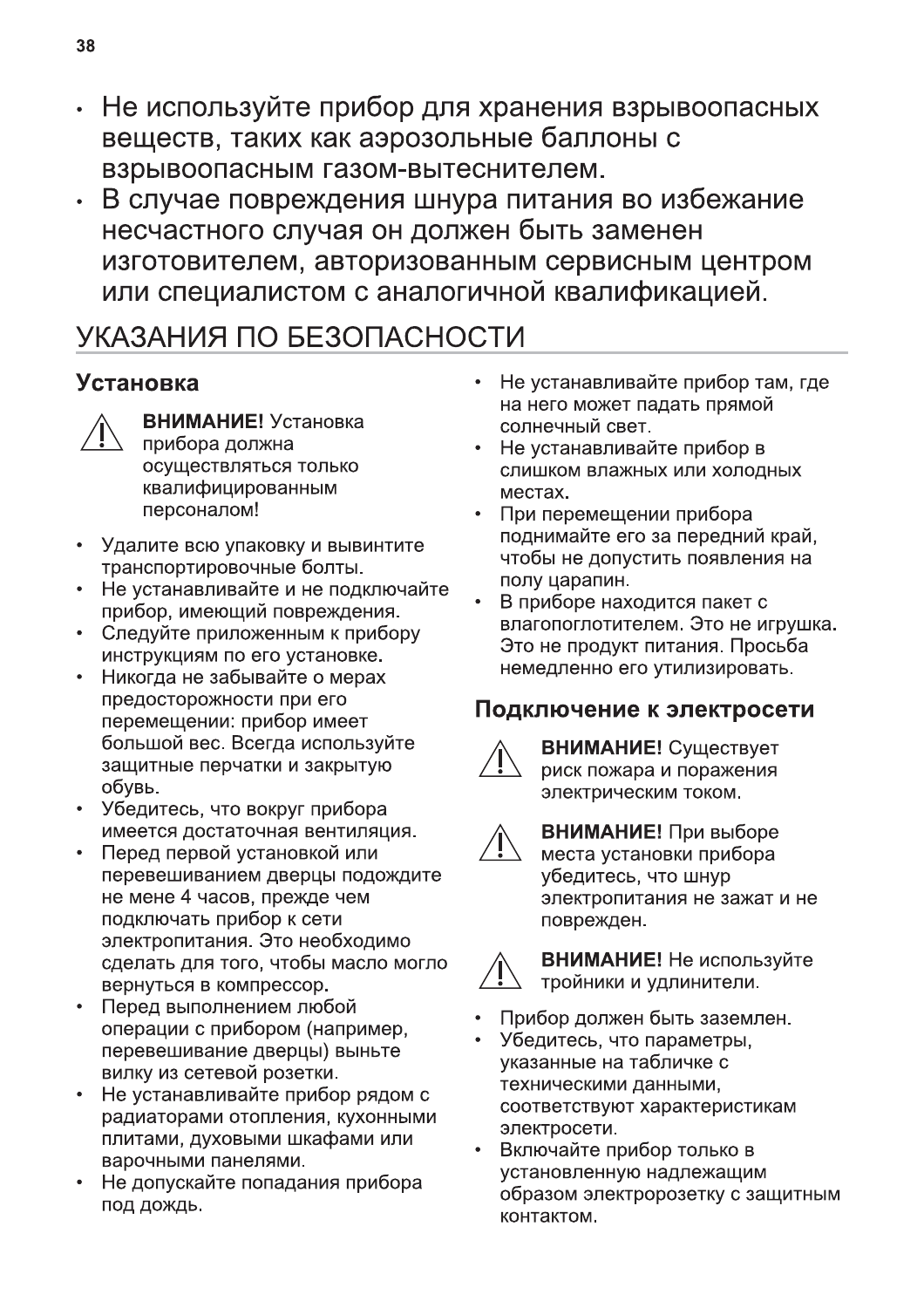- Следите за тем, чтобы не повредить электрические компоненты прибора (вилку кабеля электропитания, кабель электропитания, компрессор и т.д.) Для замены электрических компонентов обратитесь в авторизованный сервисный центр или к электрику.
- Кабель электропитания должен располагаться ниже уровня вилки электропитания.
- Вставляйте вилку сетевого кабеля в розетку только по окончании установки прибора. Убедитесь, что после установки прибора к вилке электропитания имеется свободный доступ.
- Для отключения прибора от электросети не тяните за кабель электропитания. Всегда беритесь за саму вилку.

#### Эксплуатация

**ВНИМАНИЕ!** Существует риск получения травмы, ожога, поражения электрическим током или пожара.

- Не вносите изменения в параметры данного прибора.
- Не помещайте в прибор электроприборы (например, мороженицы), если их производителем не указано, что подобное их применение допустимо.
- Следите за тем, чтобы не повредить  $\bullet$ контур холодильника. Он содержит хладагент изобутан (R600a), природный газ, безвредный для окружающей среды. Данный газ огнеопасен.
- В случае повреждения контура холодильника следует исключить появление в помещении открытого пламени и источников возгорания. Хорошо проветрите помещение.
- Не ставьте на пластмассовые части прибора горячую посуду.
- Не помещайте прохладительные напитки в морозильное отделение.

Это приведет к возникновению излишнего давления в емкости, в которой содержится напиток.

- Не храните внутри прибора горючие газы и жидкости.
- Не помещайте на прибор, рядом с ним или внутрь него легковоспламеняющиеся вещества или изделия, пропитанные легковоспламеняющимися веществами.
- Не прикасайтесь к компрессору или конденсатору. Они горячие.
- $\bullet$ Не извлекайте и не касайтесь предметов в морозильном отделении мокрыми или влажными руками.
- На замораживайте повторно уже размороженные продукты.
- Соблюдайте инструкции по хранению, приведенные на упаковке замороженных продуктов.

#### Внутреннее освещение



ВНИМАНИЕ! Существует опасность поражения электрическим током.

Тип лампы, используемой в данной приборе, предназначен для бытовой техники. Не используйте ее для освещения дома.

#### Уход и очистка



ВНИМАНИЕ! Это может привести к повреждению прибора или травмам.

- Перед выполнением операций по чистке и уходу выключите прибор и извлеките вилку сетевого шнура из розетки.
- В холодильном контуре данного прибора содержатся углеводороды. Техническое обслуживание и перезарядка должны выполняться только квалифицированным специалистом.
- Регулярно проверяйте сливное отверстие в корпусе прибора и при необходимости прочищайте его. В случае засорения отверстия талая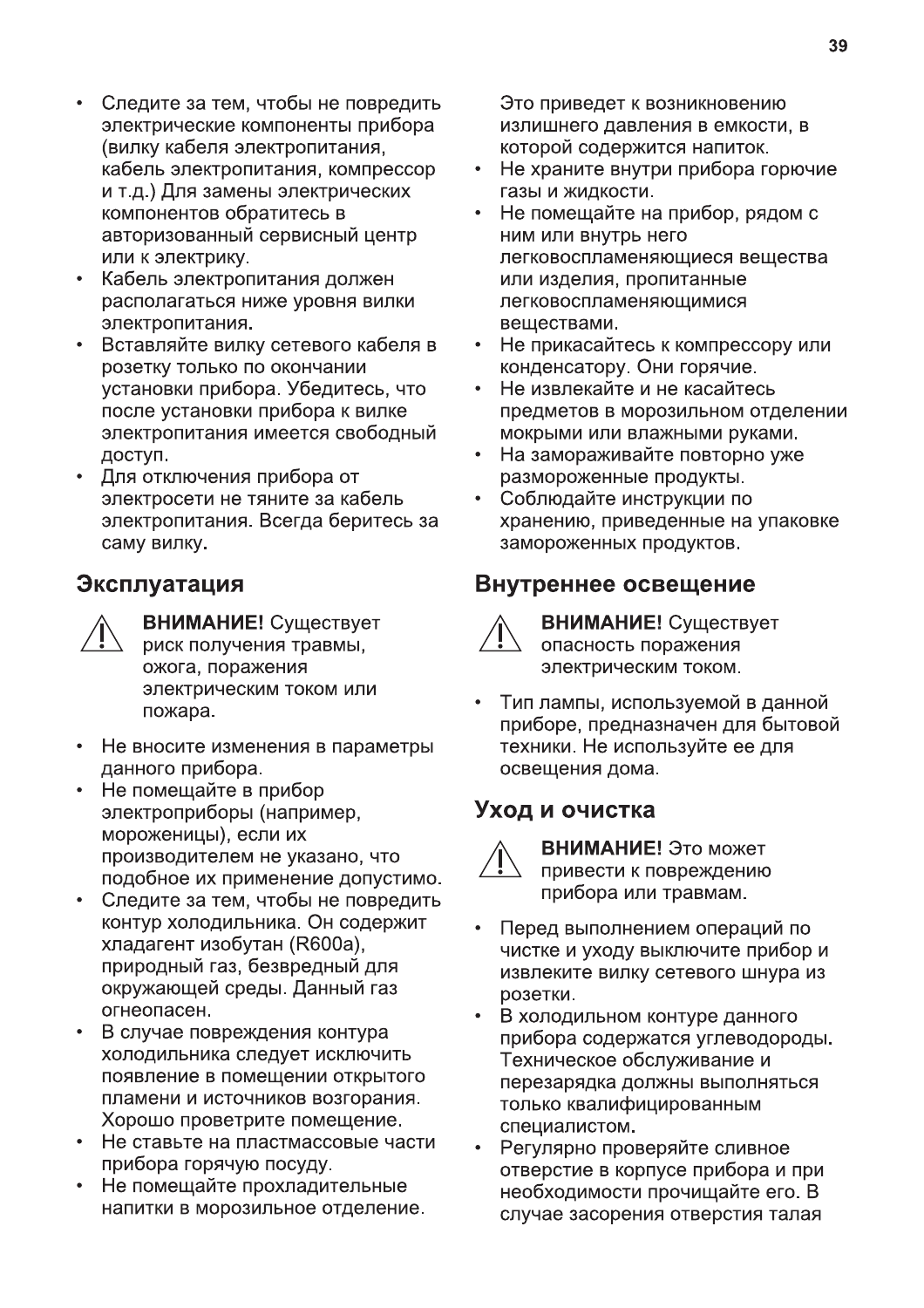вода будет скапливаться в нижней части прибора.

## Сервис

- Для ремонта прибора обратитесь в авторизованный сервисный центр.
- Применяйте только оригинальные запасные части.

### Утилизация



ВНИМАНИЕ! Существует опасность травмы или удушья.

- Отключите прибор от электросети.
- Отрежьте и утилизируйте кабель электропитания.

## **УСТАНОВКА**

#### Выбор места установки



При установке см. указания по сборке.

Для обеспечения оптимальной работы устанавливайте прибор вдали от источников тепла, таких как радиаторы отопления, котлы, прямые солнечные лучи и т.д. Убедитесь в свободной циркуляции воздуха вокруг задней стенки прибора.

## Размещение

Устанавливайте прибор в сухом. хорошо вентилируемом помещении, где температура окружающей среды соответствует климатическому классу, указанному на табличке с техническими данными прибора.

| Кли-<br>мати-<br>че-<br>ский<br>класс | Температура окружающей<br>среды |
|---------------------------------------|---------------------------------|
| SN                                    | от +10°С до + 32°С              |
| N                                     | от +16°С до + 32°С              |

- Удалите дверцу, чтобы предотвратить риск ее запирания при попадании внутрь прибора детей и домашних животных.
- Содержимое холодильного контура и изоляционные материалы данного прибора не вредят озоновому слою.
- Изоляционный пенопласт содержит горючий газ. Для получения информации о том, как надлежит утилизировать данный прибор, обратитесь в местные муниципальные органы власти.
- Не повреждайте часть узла охлаждения, которая находится рядом с теплообменником.

| Кли-<br>мати-<br>че-<br>ский<br>класс | Температура окружающей<br>среды |
|---------------------------------------|---------------------------------|
| ST                                    | от +16°С до + 38°С              |
|                                       | от +16°С до + 43°С              |

При работе за рамками  $\mathbf{\hat{i}}$ данного диапазона у ряда моделей могут наблюдаться определенные проблемы с функционированием. Надлежащая работа может быть гарантирована только в рамках заданного диапазона температур. В случае сомнений при выборе места установки прибора обратитесь в место продажи, в авторизованный сервисный центр или в ближайший центр обслуживания.

#### Подключение к электросети

Перед включением прибора в сеть удостоверьтесь, что напряжение и частота, указанные в табличке с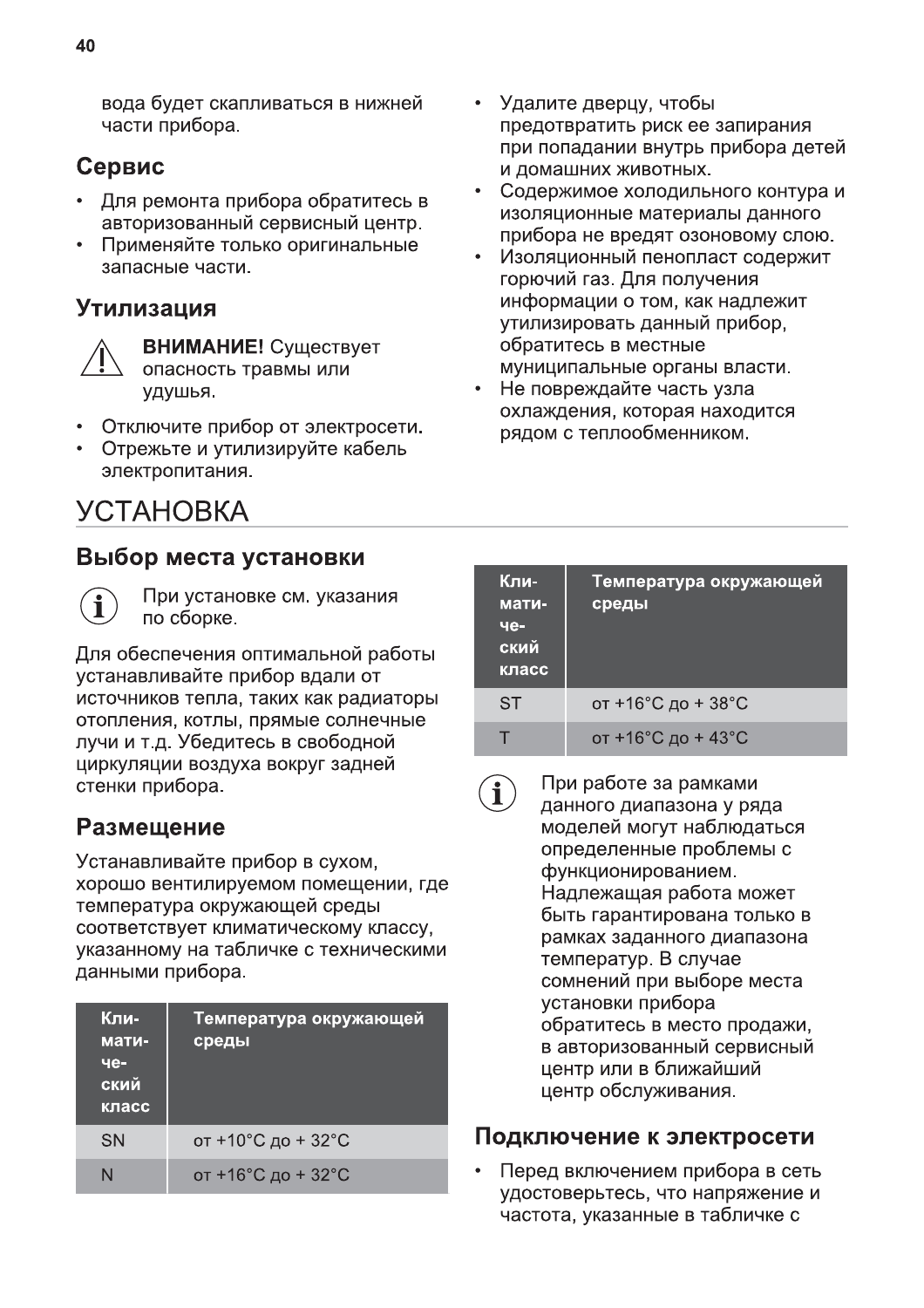техническими данными. соответствуют параметрам домашней электрической сети.

- Прибор должен быть заземлен. Для этого вилка сетевого кабеля имеет специальный контакт заземления. Если розетка электрической сети не заземлена, выполните отдельное заземление прибора в соответствии с действующими нормами, поручив эту операцию квалифицированному электрику.
- Изготовитель снимает с себя всякую ответственность в случае несоблюдения вышеуказанных правил техники безопасности.
- Данный прибор соответствует Директивам ЕСС.

## Требования к вентиляции

Необходимо обеспечить достаточную циркуляцию воздуха с задней стороны прибора.

## ОПИСАНИЕ РАБОТЫ

## Панель управления





ПРЕДУПРЕЖДЕНИЕ При установке см. указания по сборке.



- 1 Дисплей
- 2 Кнопка повышения температуры морозильника («теплее»)
- 3 Кнопка понижения температуры морозильника («холоднее»)
- **4 OK**
- 5 Mode
- 6 Кнопка повышения температуры холодильника («теплее»)

7 Кнопка понижения температуры холодильника («холоднее»)



Предустановленный уровень громкости тонов нажатия кнопок можно изменить. Для этого на несколько секунд нажмите одновременно на Mode и на кнопку понижения температуры. Это изменение можно отменить.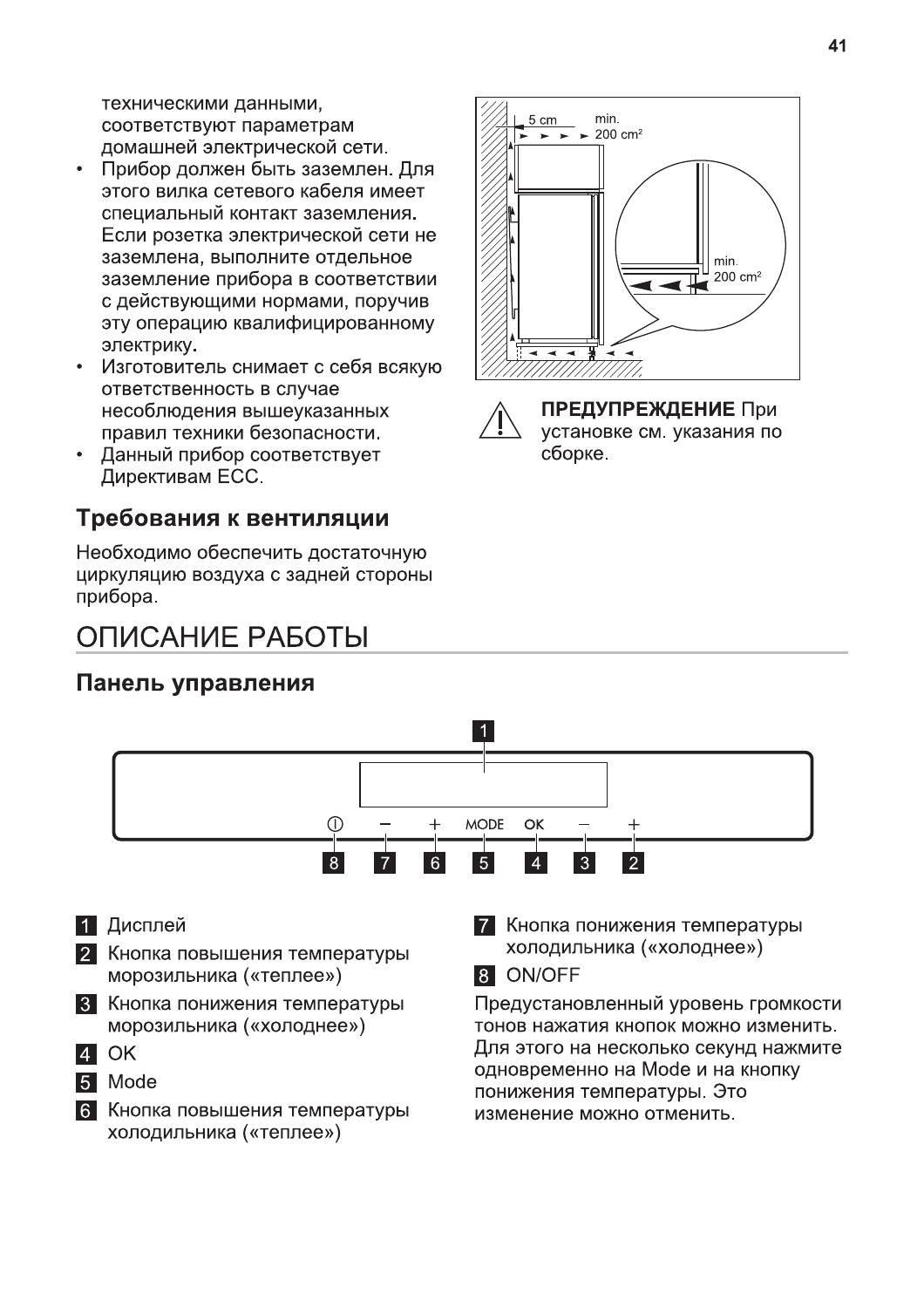

## Включение

- 1. Вставьте вилку сетевого шнура в розетку.
- 2. Если дисплей отключен, нажмите на кнопку прибора ON/OFF. На индикаторах температуры отображаются значения температуры, заданные по умолчанию.
	- Через несколько секунд может прозвучать звуковой сигнал. Сведения о сбросе сигнализации см. в разделе «Оповещение о высокой

температуре».

Информацию о выборе другого значения температуры см. в разделе «Регулировка температуры».

В случае появления на дисплее "dEMo" см. Главу «Поиск и устранение неисправностей».

## Выключение

1. Нажмите кнопку ON/OFF и удерживайте ее нажатой в течение 5 секунд.

Дисплей отключится.

2. Выньте вилку сетевого шнура из розетки.

- А. Индикатор температуры холодильного отделения
- В. Индикатор таймера /Индикатор температуры
- С. Индикатор ON/OFF
- **D.** Функция Shopping
- **Е.** Режим Holiday
- **F.** Функция FastFreeze
- **G.** Индикатор температуры
- Н. Индикатор морозильного отделения
- **І.** Сигнальный индикатор
- J. Функция ChildLock
- К. Функция DrinksChill
- **L.** Функция Вентилятор

### Регулировка температуры

Задайте температуру прибора с помощью кнопок регулировки температуры.

Температура, установленная по умолчанию:

• +5°С для холодильника

• -18°С для морозильника Индикатор температуры отображает заданное значение температуры.



Установленная температура достигается в течение 24 часов. При сбое в подаче электроэнергии заданное значение температуры сохраняется.

#### Включение холодильника

Для включения холодильника достаточно нажать на регулятор температуры холодильника. Альтернативный способ включения холодильника:

1. Нажимайте на кнопку Mode, пока не отобразится соответствующий значок.

Замигает индикатор холодильника ОFF.

2. Чтобы подтвердить выбор, нажмите на OK.

Индикатор ОГГ погаснет.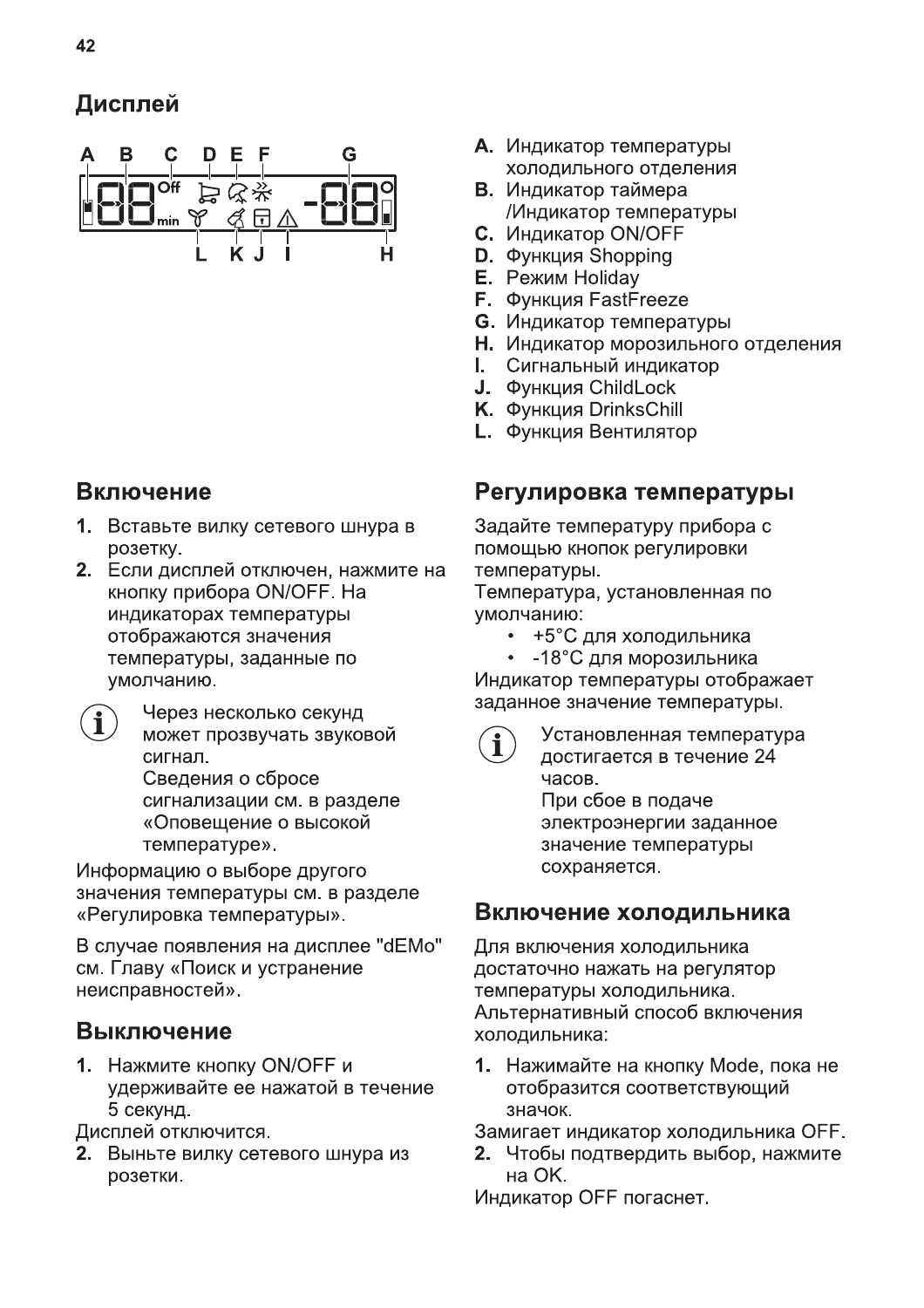

Информацию о выборе другого значения температуры см. в разделе «Регулировка температуры».

#### Выключение холодильника

1. Нажимайте на кнопку Mode, пока не отобразится соответствующий значок.

Индикатор холодильника ОГГ и индикатор холодильного отделения начнут мигать.

На дисплее температуры холодильного отделения отобразятся символы тире.

2. Чтобы подтвердить выбор, нажмите на OK.

Появится индикатор ОГГ.

#### Сигнализация превышения температуры

Повышение температуры в морозильной камере (например, из-за имевшего ранее место перебоя в подаче электропитания) сопровождается миганием значка сигнализации и индикаторов температуры морозильника, а также выдачей звукового сигнала.

Нажмите на любую кнопку. Звуковой сигнал выключится. На дисплее температуры морозильной камеры в течение нескольких секунд отображается самое высокое достигнутое значение температуры, а затем - заданное значение температуры.



Сигнальный индикатор продолжит мигать до восстановления заданной температуры.

## **Функция Shopping**

Если необходимо поместить большое количество теплых продуктов, например, после посещения магазина, рекомендуется включить режим Shopping для ускоренного охлаждения продуктов и предотвращения повышения температуры уже находящихся в холодильнике продуктов.

1. Нажимайте на кнопку Mode, пока не отобразится соответствующий значок.

Замигает индикатор Shopping.

2. Нажмите кнопку ОК для подтверждения.

Появится индикатор Shopping. Функция Shopping отключается автоматически примерно через 6 часов.

Для выключения режима до его автоматического окончания повторите процедуру.



Функция отключается при выборе другой заданной температуры холодильника.

## **Режим Holiday**

Функция позволяет оставлять холодильник пустым и закрытым в течение продолжительного отсутствия владельца без образования в нем неприятных запахов.

1. Нажимайте на кнопку Mode, пока не отобразится соответствующий значок.

Замигает индикатор Holiday. На индикаторе температуры отобразится заданное значение температуры.

2. Нажмите кнопку ОК для подтверждения.

Появится индикатор Holiday.



Режим выключается при выборе другой заданной температуры.

## **Функция FastFreeze**

Функция быстрого замораживания FastFreeze ускоряет замораживание свежих продуктов, предотвращая при этом повышение температуры уже замороженных продуктов, хранящихся в морозильном отделении.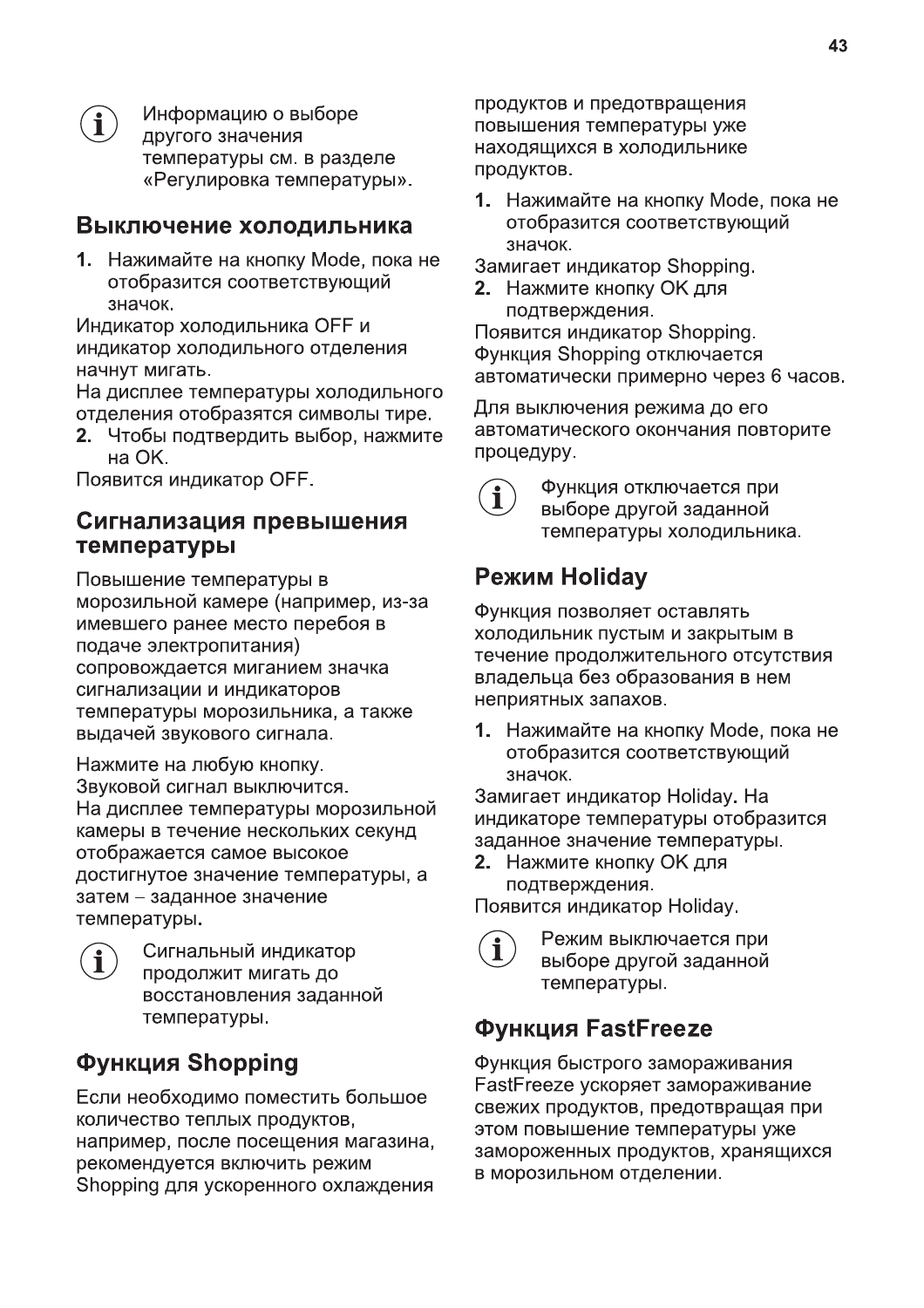1. Для включения функции нажимайте на кнопку Mode, пока на дисплее не появится соответствующий значок.

Замигает индикатор FastFreeze.

2. Нажмите кнопку ОК для подтверждения.

Появится индикатор FastFreeze. Эта функция автоматически выключается через следующее количество часов: 52.

Для выключения функции до ее автоматического окончания повторяйте процедуру, пока не погаснет индикатор FastFreeze.

 $\hat{\mathbf{I}}$ 

Функция выключается при выборе другой заданной температуры.

#### Предупреждение об открытой дверце

Если дверца остается открытой примерно в течение 90 секунд. включается индикация открытой дверцы, а сигнальный индикатор начинает мигать.

После закрывания дверцы сигнализация выключается. Во время работы сигнализации ее можно выключить, нажав любую кнопку.

## **Функция ChildLock**

Функция ChildLock служит для блокировки кнопок управления холодильником, чтобы исключить их непреднамеренное использование.

1. Нажимайте на кнопку Mode, пока не отобразится соответствующий значок.

Замигает индикатор ChildLock.

2. Чтобы подтвердить выбор, нажмите на  $OK$ 

Появится индикатор ChildLock. Для выключения функции ChildLock повторяйте процедуру, пока не исчезнет индикатор ChildLock.

## **Функция DrinksChill**

Функция DrinksChill может использоваться для подачи звукового сигнала в нужное время. Это может оказаться полезным, например, когда по рецепту требуется охлаждать пищевые продукты в течение определенного времени.

Функция также поможет не забыть о бутылках, помещенных в морозильник для быстрого охлаждения.

1. Нажимайте на кнопку Mode, пока не отобразится соответствующий значок.

Замигает индикатор DrinksChill. На дисплее таймера в течение нескольких секунд отображается заданное значение (30 минут).

- 2. Нажатием на регулятор таймера измените заданное значение таймера в интервале от 1 до 90 минут.
- 3. Чтобы подтвердить выбор, нажмите на ОК.

Появится индикатор DrinksChill. Индикатор «Таймер» начнет мигать  $(min).$ 

По окончании обратного отсчета индикатор DrinksChill начнет мигать и прозвучит звуковой сигнал. Нажмите на ОК для выключения звукового сигнала и отключения функции.

Для выключения режима повторяйте процедуру, пока DrinksChill не исчезнет.

 $\begin{bmatrix} 1 \\ 1 \end{bmatrix}$ 

Время можно изменить как в любой момент обратного отсчета, так и в его конце, нажав кнопки повышения и понижения температуры.

#### Вентилятор

1. Нажимайте на кнопку Mode, пока не отобразится соответствующий значок.

Замигает индикатор Вентилятор.

2. Нажмите кнопку ОК для подтверждения.

Появится символ Вентилятор.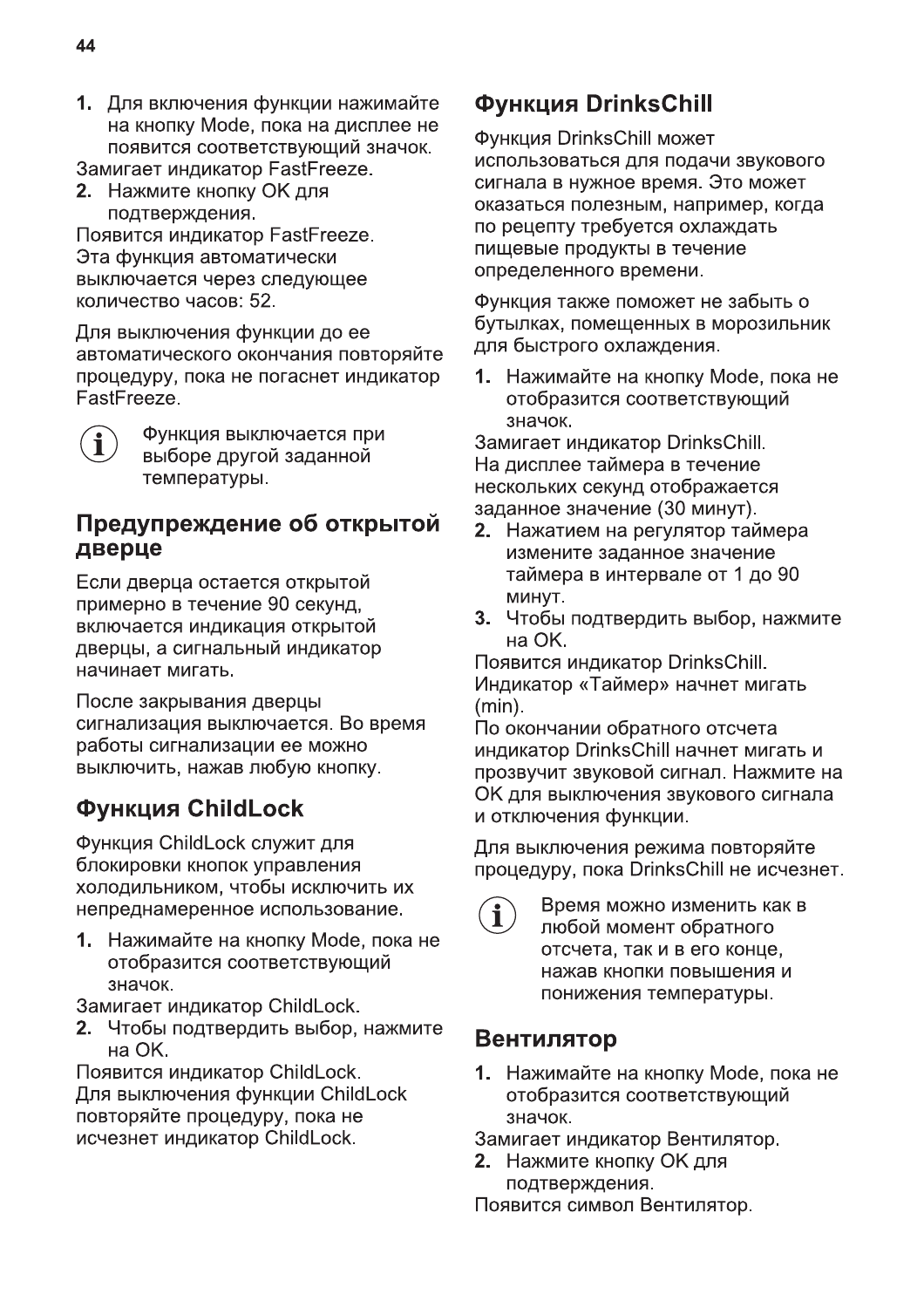Для выключения режима повторяйте процедуру, пока не индикатор Вентилятор не исчезнет.

 $\mathbf{i}$ 

Включение функции Вентилятор увеличивает потребление электроэнергии. При автоматическом включении данной функции индикатор Вентилятор не загорается (см. Главу «Ежедневное использование»).

## ЕЖЕДНЕВНОЕ ИСПОЛЬЗОВАНИЕ



ВНИМАНИЕ! См. Главы, содержащие Сведения по технике безопасности.

#### Очистка внутренних поверхностей

Перед первым включением прибора вымойте его внутренние поверхности и все внутренние принадлежности теплой водой с нейтральным мылом, чтобы удалить запах, характерный для недавно изготовленного изделия, а затем тщательно протрите их.



**ПРЕДУПРЕЖДЕНИЕ Не** используйте моющие или абразивные средства и очистители на основе хлора или на масляной основе, т.к. они могут повредить покрытие поверхностей холодильника.

## Размещение полок дверцы

Чтобы обеспечить возможность хранения упаковок продуктов различных размеров, полки дверцы можно размещать на разной высоте.

- 1. Постепенно поднимайте полку, пока она не высвободится.
- 2. Меняйте положение по мере необходимости.



## Передвижные полки

Расположенные на стенках холодильника направляющие позволяют размещать полки на нужной высоте.

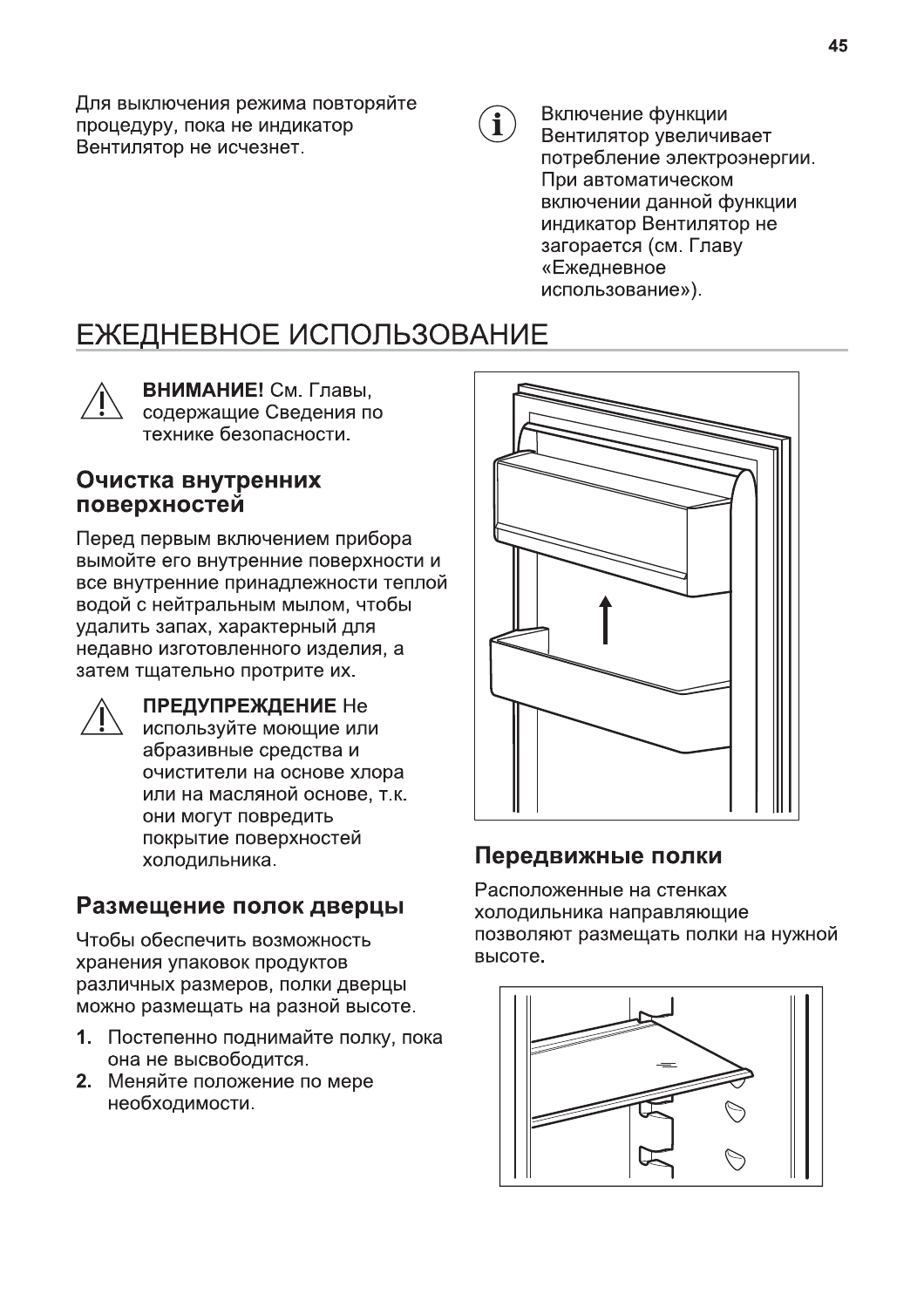Чтобы была обеспечена правильная циркуляция воздуха, не снимайте стеклянную полку, расположенную над ящиком для овощей.

#### Замораживание свежих продуктов

Морозильное отделение предназначено для замораживания свежих продуктов и для продолжительного хранения замороженных продуктов, а также продуктов глубокой заморозки.

Для замораживания свежих продуктов включите функцию FastFreeze не менее, чем за 24 часа до закладки подлежащих замораживанию продуктов в морозильное отделение.

В таком режиме температура в холодильном отделении может опускаться ниже 0°С. Если такое произойдет, установите регулятор температуры на более высокую температуру.

Уложите подлежащие замораживанию свежие продукты в верхнее отделение.

Максимальное количество продуктов. которое может быть заморожено за 24 часа, указано на табличке с техническими данными. расположенной внутри прибора.

Процесс замораживания длится 24 часа; в течение этого времени не добавляйте другие продукты для замораживания.

Когда процесс заморозки завершится, можно вернуть температуру, заданную ранее (см Главу «Функция FastFreeze»).

#### Хранение замороженных **ПРОДУКТОВ**

При первом включении прибора или после продолжительного периода, в течение которого он не использовался, перед тем, как помещать в морозильное отделение продукты, дайте прибору поработать как минимум 2 часов при ручке регулятора температуры, установленной на максимально низкую температуру.

> ВНИМАНИЕ! При случайном размораживании продуктов, например, при сбое электропитания, если напряжение в сети отсутствовало в течение времени, превышающего указанное в таблице технических данных «время повышения температуры», размороженные продукты следует быстро употребить в пищу или немедленно подвергнуть тепловой обработке, затем повторно заморозить (после того, как они остынут).

## Оттаивание

Замороженные продукты, включая продукты глубокой заморозки, перед использованием можно размораживать в холодильном отделении или при комнатной температуре, в зависимости от времени, которое имеется на выполнение этой операции.

Маленькие куски можно готовить, даже не размораживая, в том виде, в каком они взяты из морозильного отделения: в этом случае процесс приготовления пищи займет больше времени.

#### Отделение низкой температуры

Холодильное отделение ряда моделей имеет данную отличительную особенность с целью оптимального сохранения таких свежих продуктов, как рыба, мясо, морепродукты и т.д.

Отделение расположено в нижней части, непосредственно над ящиком для сохранения овощей.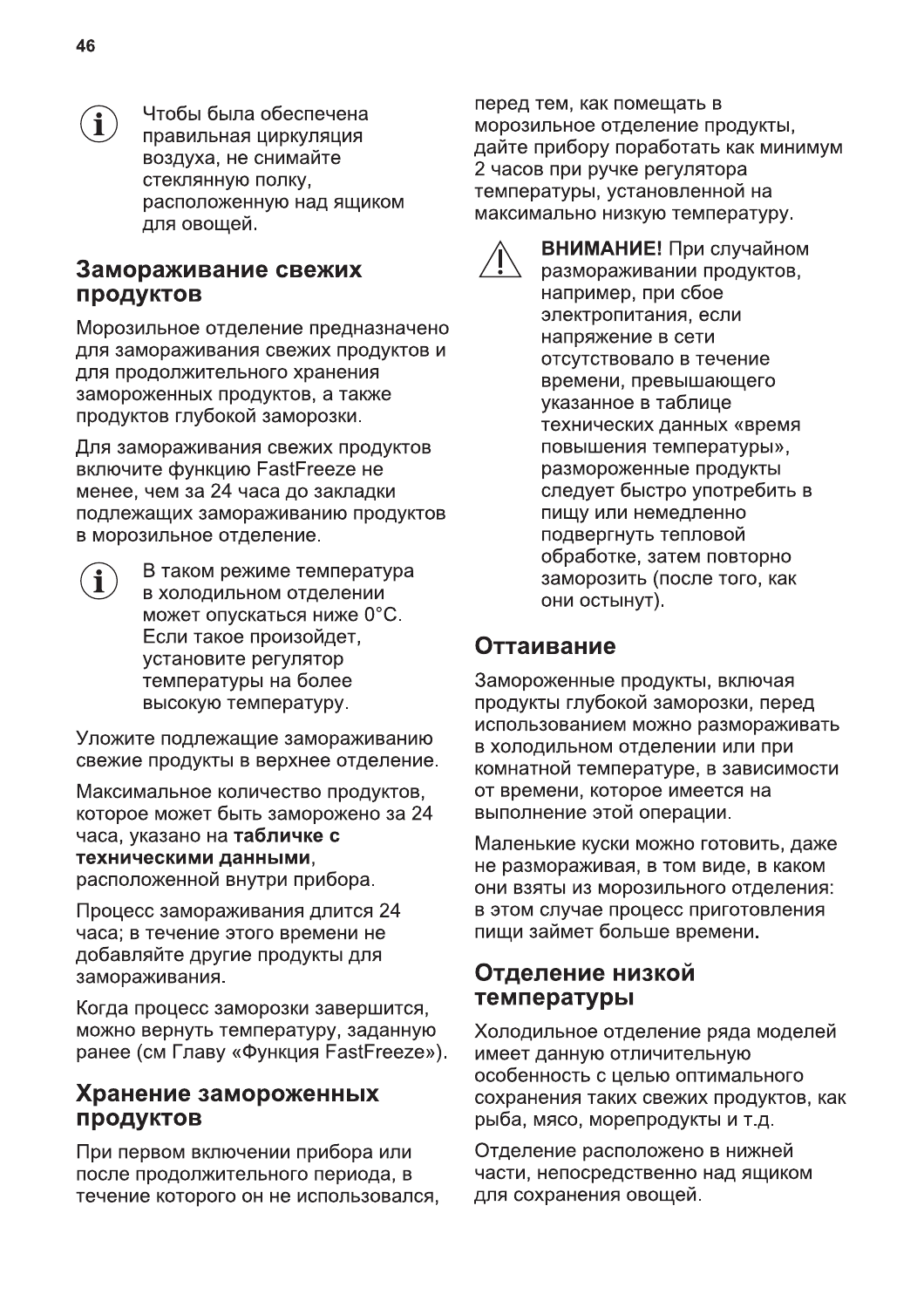## Индикатор температуры

Для обеспечения надлежащего хранения продуктов холодильник оснащен индикатором температуры. Символ на боковой стенке прибора обозначает область максимального холода в холодильнике.

Если отображается сообщение «ОК» (А), поместите свежие продукты в область холодильника, обозначенную данным символом. В противном случае (В) переведите ручку термостата в более холодное положение и подождите 12 часов, прежде чем снова проверить показания индикатора температуры.



 $\mathbf{i}$ 

После закладки в прибор свежих продуктов или после многократного открывания дверцы индикатор ОК может погаснуть надолго: это нормально. Перед перенастройкой термостата подождите как минимум 12 часов.

## Вентилятор

В отделении холодильника предусмотрено устройство, обеспечивающее быстрое охлаждение продуктов и поддержание более равномерной температуры в отделении.

Устройство включается автоматически по мере необходимости, например, с целью быстрого восстановления температуры после открывания дверцы или в условиях высокой окружающей температуры.



 $\begin{bmatrix} 1 \end{bmatrix}$ 

 $\mathbf{i}$ 

Имеется возможность включения устройства вручную в случае необходимости (см. «Функция Вентилятор»).

Устройство Вентилятор прекращает работать в случае открывания дверцы и включается сразу же после ее закрывания.

#### Изготовление кубиков льда

В этом приборе есть один или несколько лотков для изготовления кубиков льда.



Не используйте металлические инструменты для отделения ванночек от дна морозильного отделения.

- 1. Наполните данные ванночки водой.
- 2. Поместите ванночки для льда в морозильное отделение.

#### Аккумуляторы холода

Морозильник содержит не менее одного аккумулятора холода, который увеличивает время хранения в случае отключения электропитания или поломки.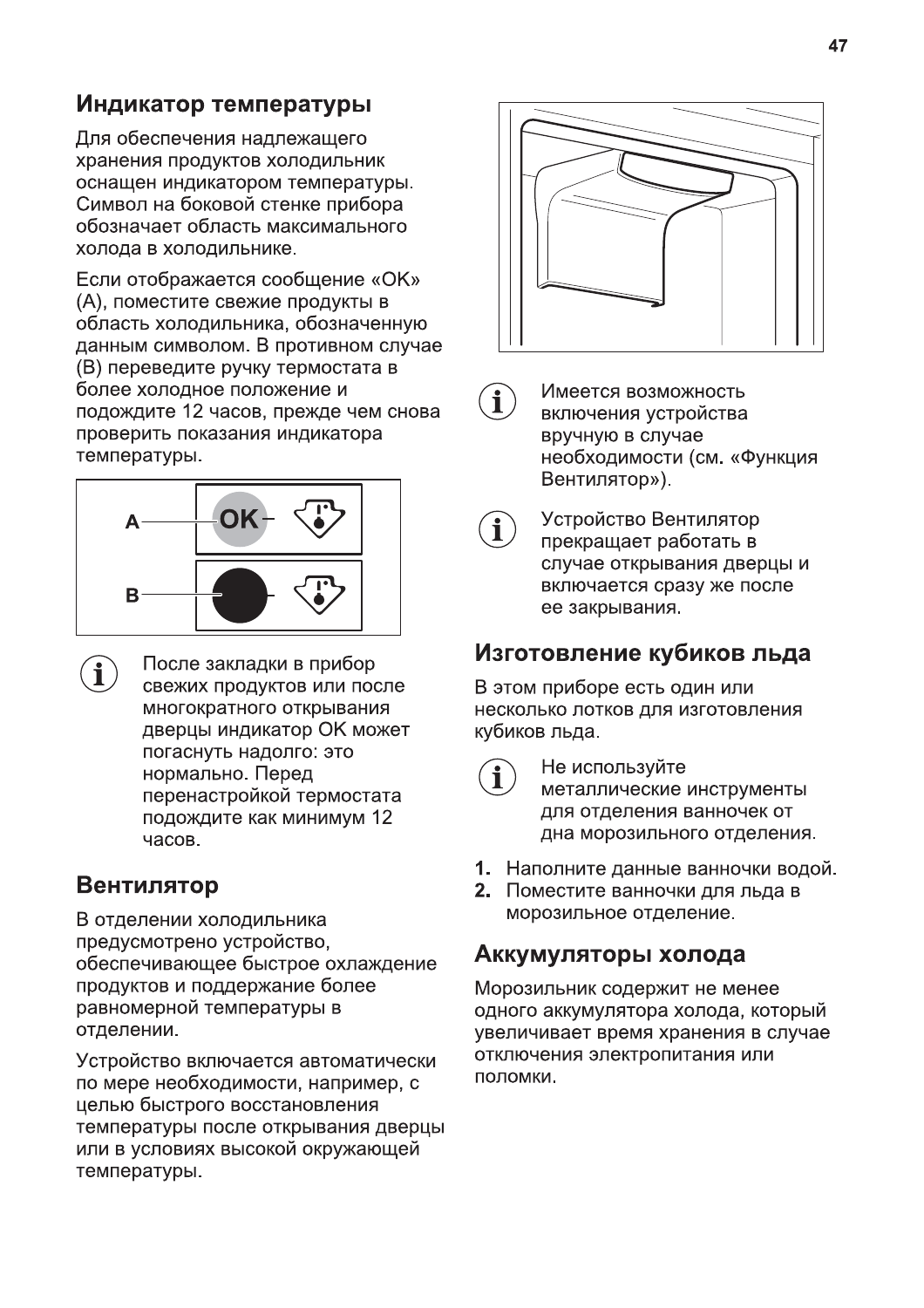$$
1.3 \nabla \mathcal{V} \nabla \mathcal{V} = 4.5 \nabla \mathcal{S} \nabla \mathcal{S} \nabla \mathcal{V} = 7.12 \nabla \mathcal{S} \nabla \mathcal{V} \nabla \mathcal{S}
$$

Символы обозначают различные типы замороженных продуктов.

Цифры указывают на время хранения соответствующих типов замороженных

## ПОЛЕЗНЫЕ СОВЕТЫ

#### Нормальные звуки во время работы

Следующие звуки в ходе работы прибора являются нормальным явлением:

- Слабое журчание и бульканье,  $\bullet$ исходящие от змеевиков во время прокачивания хладагента.
- Жужжание и пульсация, исходящие от компрессора при прокачке хладагента.
- Резкое потрескивание, исходящее изнутри прибора и вызванное тепловым расширением (естественным и неопасным физическим явлением).
- Тихое щелканье регулятора температуры при включении и выключении компрессора.

#### Рекомендации по экономии электроэнергии

- Не открывайте дверцу слишком часто и не держите ее открытой дольше необходимого.
- Не удаляйте аккумуляторы холода из корзины морозильного отделения.

### Рекомендации по охлаждению продуктов

- не помещайте в холодильник теплые продукты или испаряющиеся жидкости;
- Закрывайте или заворачивайте продукты, в особенности если они имеют сильный запах.

продуктов в месяцах. Какая из указанных величин срока хранения (верхняя или нижняя) является действительной, определяется качеством продуктов и обработкой, которой они подверглись перед замораживанием.

располагайте продукты таким образом, чтобы вокруг них мог свободно циркулировать воздух.

## Рекомендации по охлаждению

Полезные советы

- Мясо (всех типов): помещайте в подходящий упаковочный материал и кладите на стеклянную полку, расположенную над ящиком для овощей. Храните мясо не более 1-2 дней.
- Продукты, подвергшиеся тепловой обработке и холодные блюда: накройте и храните на любой полке.
- Фрукты и овощи: тщательно промойте и поместите в специальный выдвижной ящик. Бананы, картофель, лук и чеснок не должны храниться в холодильнике в неупакованном виде.
- Сливочное масло и сыр: поместите в специальный воздухонепроницаемый контейнер, заверните в алюминиевую фольгу или положите в полиэтиленовый пакет, чтобы максимально ограничить контакт с воздухом.
- Бутылки: закройте крышкой и храните на дверной полке для бутылок или в стойке для бутылок (если прибор ей оборудован).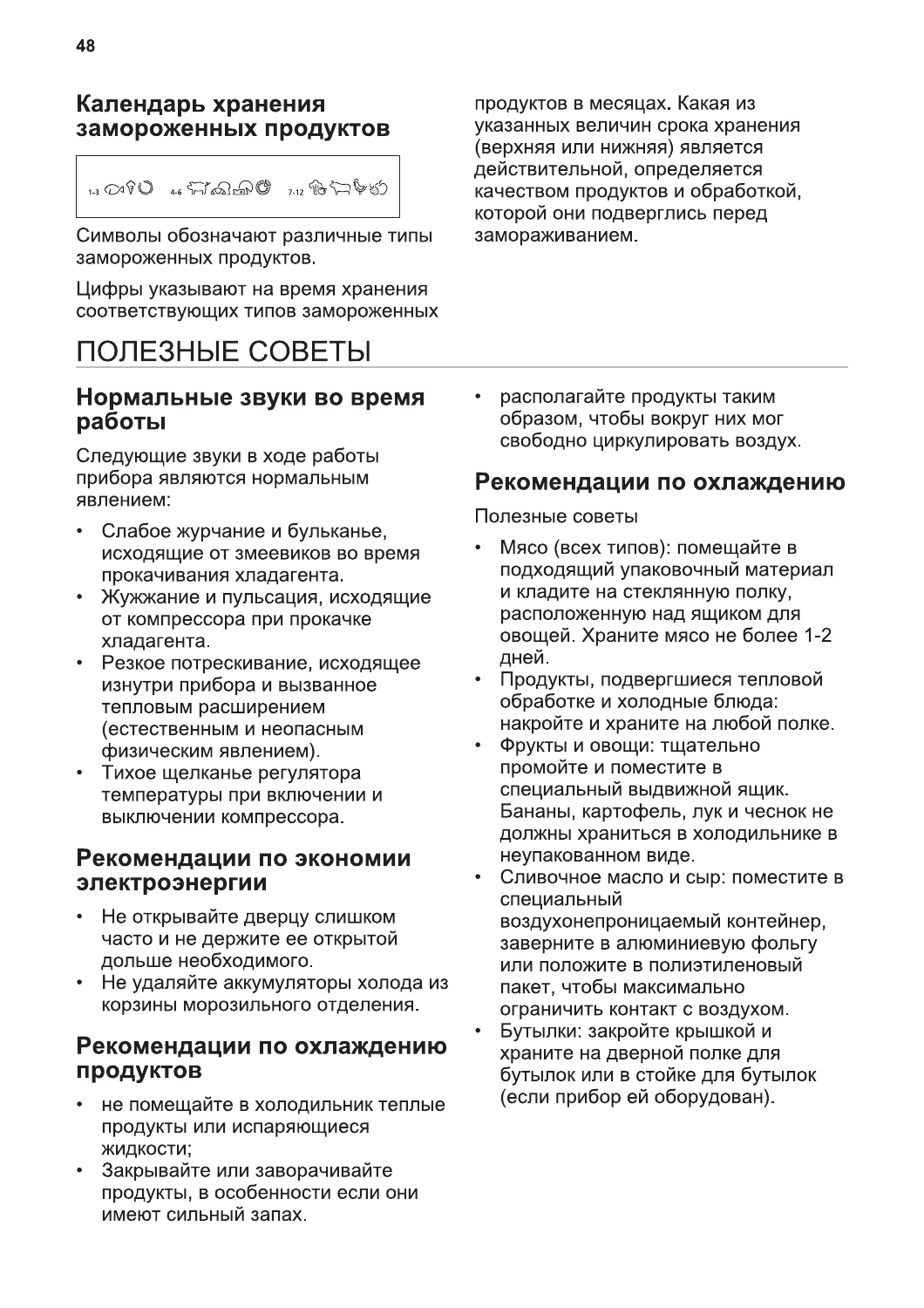### Рекомендации по замораживанию

- Замораживайте только высококачественные, свежие и тщательно вымытые продукты.
- Для повышения эффективности замораживания и размораживания делите продукты на небольшие порции.
- Заворачивайте продукты в алюминиевую фольгу или полиэтилен. Позаботьтесь о том, чтобы упаковка была воздухонепроницаемой.
- Во избежание нагрева уже замороженных продуктов не кладите прямо рядом с ними свежие незамороженные продукты.
- Постные продукты сохраняются лучше и дольше, чем жирные. Соль сокращает срок хранения продуктов.
- Не употребляйте кубики льда и фруктовый лед сразу после

# УХОД И ОЧИСТКА

извлечения из морозильника. Существует опасность обморожения.

Чтобы контролировать срок хранения, рекомендуется указывать дату замораживания на каждой упаковке.

#### Рекомендации по хранению замороженных продуктов

- Убедитесь, что продукты промышленной заморозки хранились у продавца в должных условиях.
- Обеспечьте минимальный интервал времени между приобретением замороженных продуктов в магазине и их помещением в морозильное отделение холодильника.
- После размораживания продукты быстро портятся и не подлежат повторному замораживанию.
- Не превышайте время хранения, указанное изготовителем продуктов.



ВНИМАНИЕ! См. Главы, содержащие Сведения по технике безопасности.

## Общие предупреждения



**ПРЕДУПРЕЖДЕНИЕ** Перед выполнением каких-либо операций по чистке или уходу за прибором выньте вилку сетевого шнура из розетки.



Холодильный контур данного прибора содержит углеводороды, поэтому техническое обслуживание и перезарядка должны выполняться только авторизованным специалистом.



Принадлежности и детали прибора не подлежат мойке в посудомоечной машине.

## Периодическая чистка



#### **ПРЕДУПРЕЖДЕНИЕ**

Запрещается вытягивать, перемещать или повреждать какие-либо трубки и (или) кабели, находящиеся внутри прибора.



**ПРЕДУПРЕЖДЕНИЕ Не** 

допускайте повреждения холодильного контура.

Прибор необходимо регулярно чистить:

- 1. Очищайте внутренние поверхности и принадлежности с помощью теплой воды и нейтрального мыла.
- 2. Регулярно проверяйте и протирайте уплотнения дверцы, чтобы обеспечить чистоту и отсутствие загрязнений.
- 3. Ополосните чистой водой и вытрите насухо.
- 4. В случае наличия доступа очищайте конденсатор и компрессор,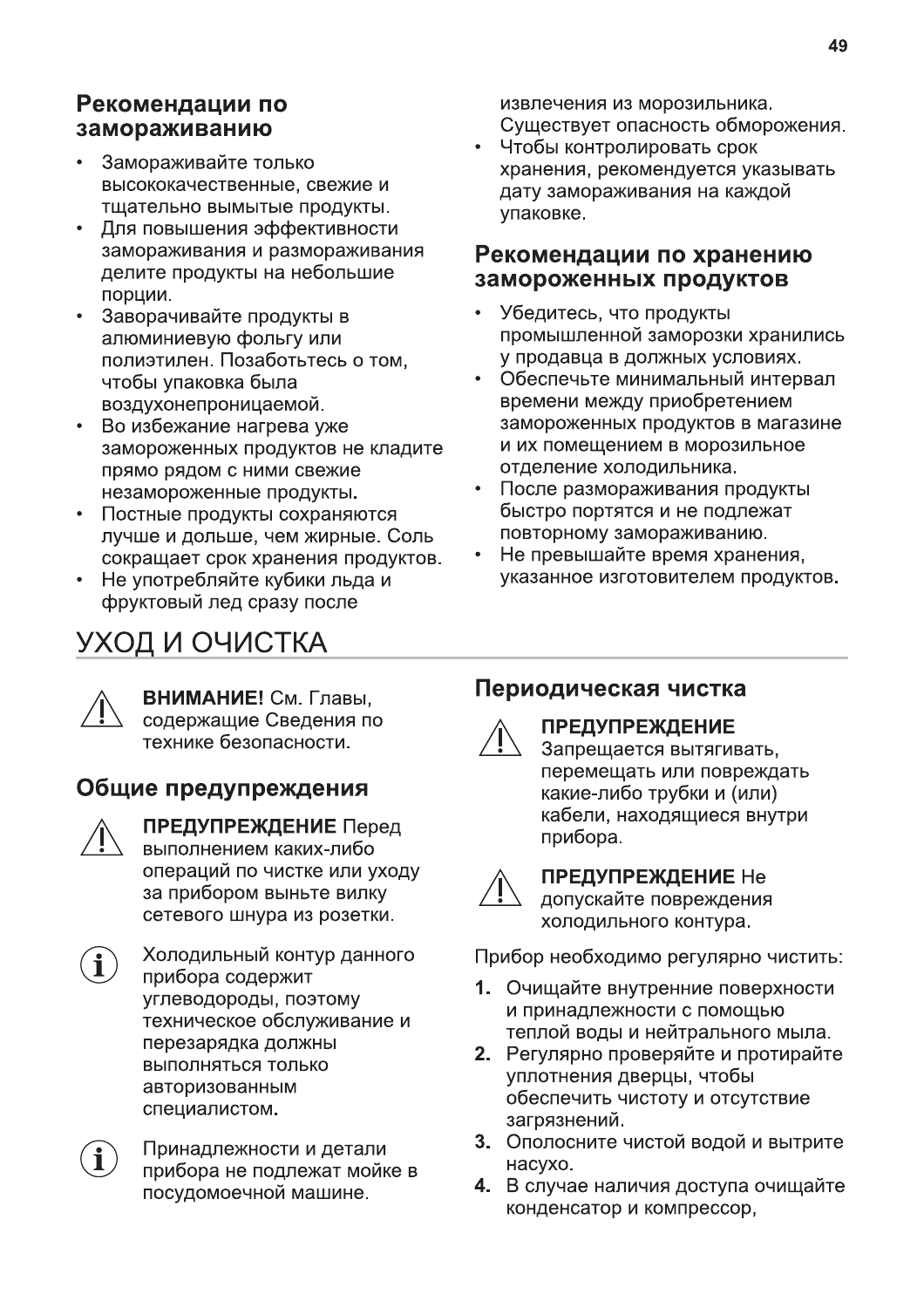расположенные с задней стороны прибора, при помощи щетки. Эта повышает эффективность работы прибора и снижает потребление электроэнергии.

#### Размораживание холодильника

При нормальных условиях эксплуатации удаление инея с испарителя холодильной камеры происходит автоматически при каждом выключении компрессора. Талая вода сливается в специальный поддон, установленный с задней стороны прибора над компрессором, где она испаряется.

Необходимо регулярно прочищать сливное отверстие, находящееся в середине канала холодильного отделения, во избежание накопления воды и попадания капель на находящиеся внутри продукты.



#### Размораживание морозильника

Морозильное отделение оснащено функцией удаления наледи. Это значит, что при работе прибора ни на внутренних стенках, ни на продуктах не образуются наросты наледи.

### Перерывы в эксплуатации

Если прибор не будет использоваться в течение длительного времени, примите следующие меры предосторожности:

- 1. Отключите прибор от сети электропитания.
- 2. Извлеките из него все продукты.
- 3. Вымойте прибор и все принадлежности.
- 4. Оставьте дверцы приоткрытыми, чтобы предотвратить появление неприятного запаха.

**ПРЕДУПРЕЖДЕНИЕ Если** требуется, чтобы прибор продолжал работать, попросите кого-либо проверять его время от времени, чтобы не допустить порчи находящихся в нем продуктов в случае отключения электроэнергии. Рекомендуется включить режим Holiday.

# ПОИСК И УСТРАНЕНИЕ НЕИСПРАВНОСТЕЙ



ВНИМАНИЕ! См. Главы, содержащие Сведения по технике безопасности.

## Что делать, если...

| Неисправность       | Возможная причина | Решение          |
|---------------------|-------------------|------------------|
| Прибор не работает. | Прибор выключен.  | Включите прибор. |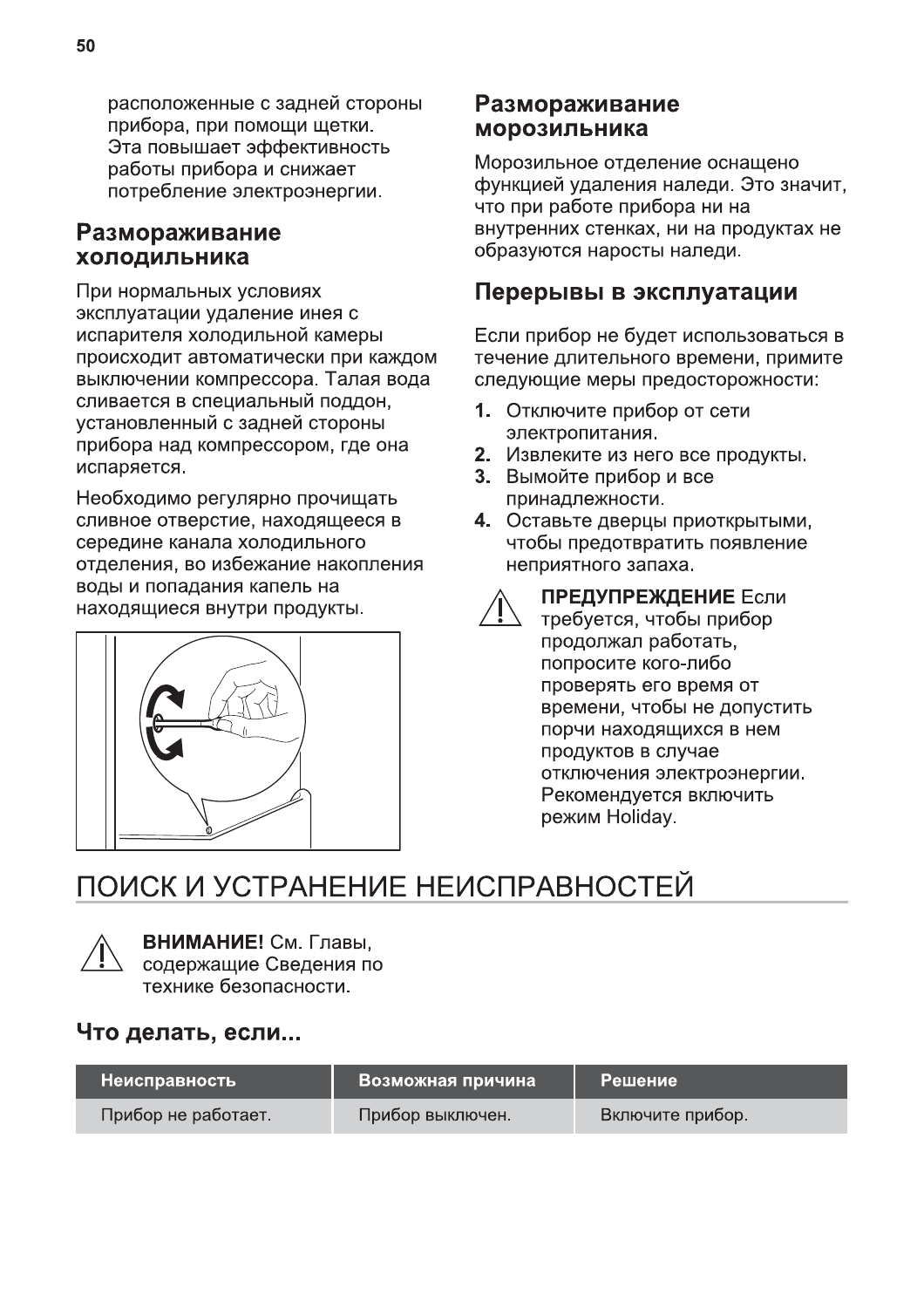| Неисправность                                                                                     | Возможная причина                                                                  | Решение                                                                                                                                                                                                                |
|---------------------------------------------------------------------------------------------------|------------------------------------------------------------------------------------|------------------------------------------------------------------------------------------------------------------------------------------------------------------------------------------------------------------------|
|                                                                                                   | Вилка шнура питания не<br>вставлена как следует в<br>розетку.                      | Как следует вставьте вилку<br>шнура питания в розетку.                                                                                                                                                                 |
|                                                                                                   | Отсутствует напряжение<br>в розетке электропита-<br>ния.                           | Подключите к этой сетевой<br>розетке другой прибор. Об-<br>ратитесь к квалифицирован-<br>ному электрику.                                                                                                               |
| Прибор издает сильный<br>шум.                                                                     | Прибор не установлен<br>должным образом.                                           | Проверьте, устойчиво ли<br>стоит прибор.                                                                                                                                                                               |
| Включена звуковая или ви-<br>зуальная сигнализация.                                               | Прибор был включен не-<br>давно, или температура<br>по-прежнему слишком<br>высока. | См. Главы «Предупрежде-<br>ние об открытой дверце»<br>или «Сигнализация превы-<br>шения температуры».                                                                                                                  |
|                                                                                                   | Температура внутри при-<br>бора слишком высокая.                                   | См. раздел «Сигнализация<br>превышения температуры».                                                                                                                                                                   |
|                                                                                                   | Дверца оставлена от-<br>крытой.                                                    | Закройте дверцу. См. раздел<br>«Сигнализация открытой<br>дверцы»                                                                                                                                                       |
|                                                                                                   | Температура внутри при-<br>бора слишком высокая.                                   | Обратитесь к квалифициро-<br>ванному электрику или в<br>ближайший авторизованный<br>сервисный центр.                                                                                                                   |
| На дисплее температуры<br>вместо цифрового значе-<br>ния отображается символ<br>$\circ$ , $\circ$ | Неисправен датчик тем-<br>пературы.                                                | Обратитесь в ближайший<br>авторизованный в сервис-<br>ный центр (система охла-<br>ждения будет и далее под-<br>держивать низкую темпера-<br>туру продуктов, однако регу-<br>лировать температуру будет<br>невозможно). |
| Лампа не горит.                                                                                   | Лампа находится в ре-<br>жиме ожидания.                                            | Закройте и снова откройте<br>дверцу.                                                                                                                                                                                   |
|                                                                                                   | Лампа перегорела.                                                                  | Обратитесь в ближайший<br>авторизованный сервисный<br>центр.                                                                                                                                                           |
| Компрессор работает не-<br>прерывно.                                                              | Неверно задано значе-<br>ние температуры.                                          | См. раздел «Описание рабо-<br>TЫ».                                                                                                                                                                                     |
|                                                                                                   | Одновременно было по-<br>мещено много пищевых<br>продуктов.                        | Подождите несколько часов,<br>а затем проверьте темпера-<br>туру снова.                                                                                                                                                |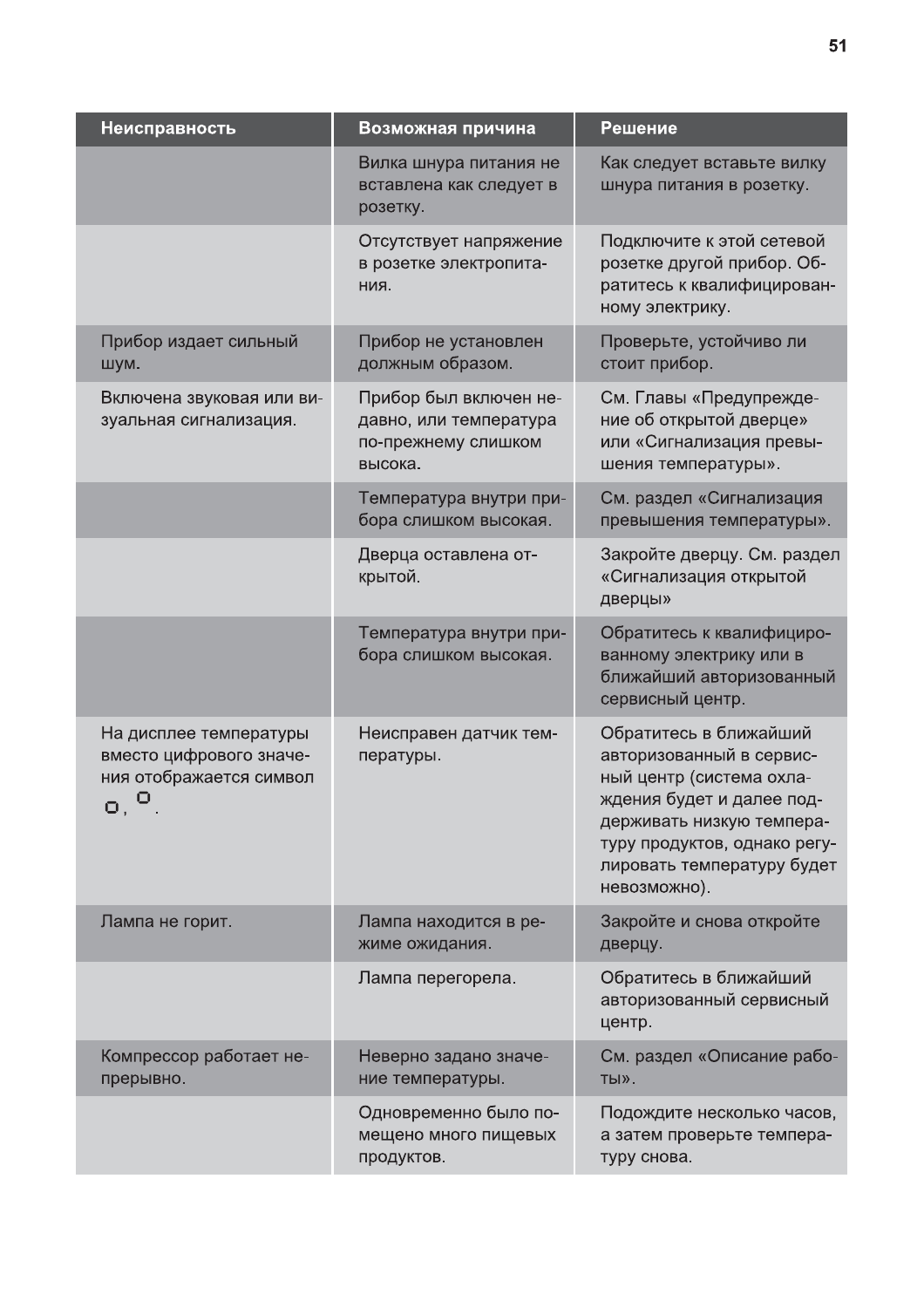| Неисправность                                                                                                         | Возможная причина                                                                                      | Решение                                                                                                  |
|-----------------------------------------------------------------------------------------------------------------------|--------------------------------------------------------------------------------------------------------|----------------------------------------------------------------------------------------------------------|
|                                                                                                                       | Слишком высокая темпе-<br>ратура воздуха в поме-<br>щении.                                             | См. климатический класс в<br>табличке с техническими<br>данными.                                         |
|                                                                                                                       | Положенные в прибор<br>пищевые продукты были<br>слишком теплыми.                                       | Прежде чем положить пище-<br>вые продукты на хранение,<br>дайте им остыть до комнат-<br>ной температуры. |
|                                                                                                                       | Дверца не закрыта как<br>следует.                                                                      | См. «Закрывание дверцы».                                                                                 |
|                                                                                                                       | Включена функция<br>«FastFreeze» или<br>«Shopping»                                                     | См. Главу «Функция<br>FastFreeze » или «Функция<br>Shopping ».                                           |
| Слишком много льда и<br>инея.                                                                                         | Дверца закрыта неплот-<br>но или деформирован/<br>загрязнен уплотнитель.                               | См. «Закрывание дверцы».                                                                                 |
| Компрессор не включается<br>сразу после нажатия<br>«FastFreeze», «Shopping»,<br>или после изменения тем-<br>пературы. | Это нормальное явле-<br>ние. Оно не является не-<br>исправностью.                                      | Компрессор включится че-<br>рез некоторое время.                                                         |
| Вода стекает по задней<br>стенке холодильника.                                                                        | Во время автоматиче-<br>ского размораживания<br>на задней панели тает<br>наледь.                       | Это нормально.                                                                                           |
| Вода стекает внутрь холо-<br>дильника.                                                                                | Пищевые продукты ме-<br>шают воде стекать в во-<br>досборник.                                          | Убедитесь, что пищевые<br>продукты не касаются за-<br>дней стенки.                                       |
|                                                                                                                       | Засорилось сливное от-<br>верстие.                                                                     | Прочистите сливное отвер-<br>стие.                                                                       |
| На пол течет вода.                                                                                                    | Сброс талой воды не<br>подсоединен к поддону<br>испарителя, располо-<br>женного над компрессо-<br>ром. | Направьте сброс талой воды<br>в поддон испарителя.                                                       |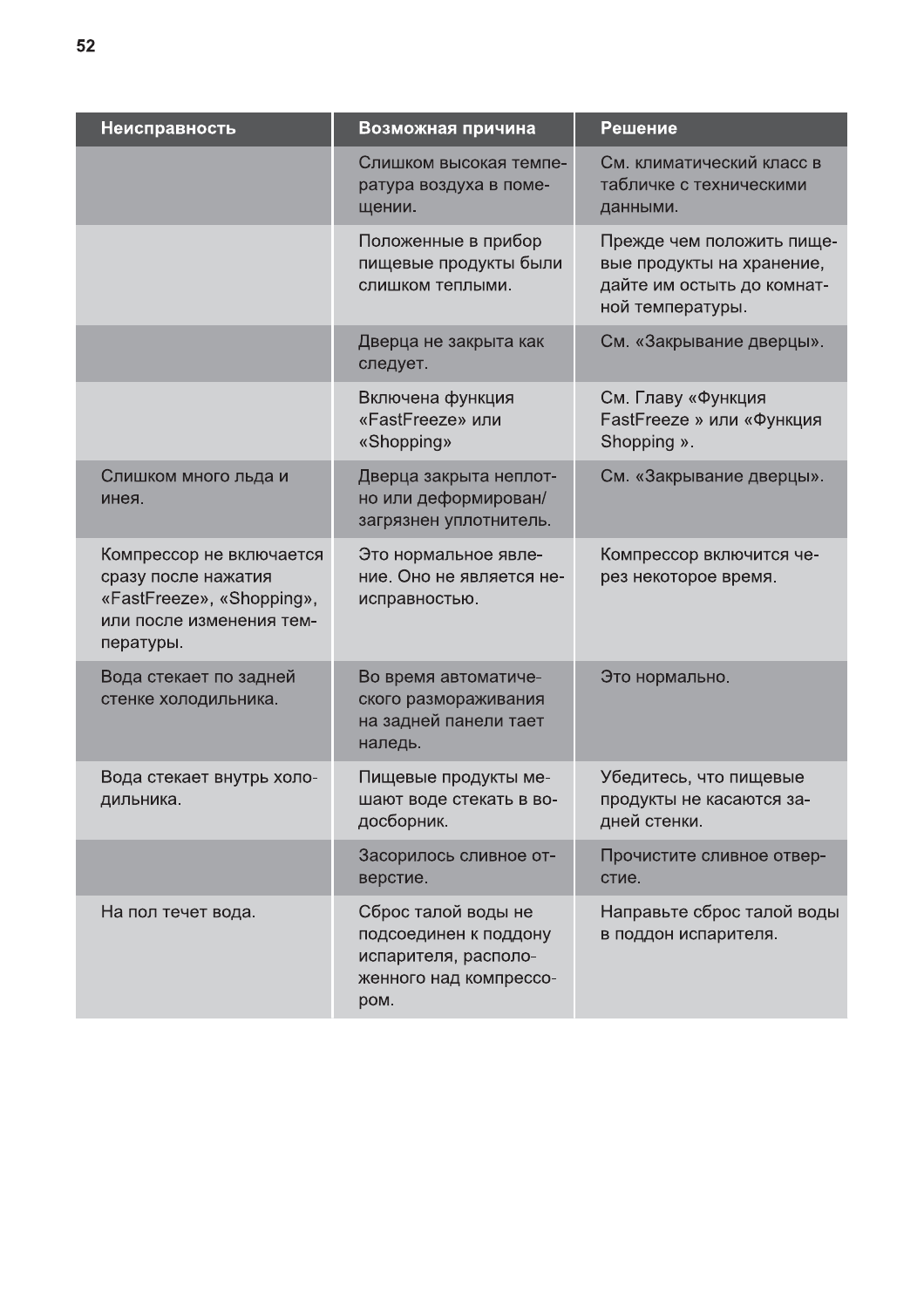| <b>Неисправность</b>                                                | Возможная причина                                                  | Решение                                                                                                                                                                                                                                          |
|---------------------------------------------------------------------|--------------------------------------------------------------------|--------------------------------------------------------------------------------------------------------------------------------------------------------------------------------------------------------------------------------------------------|
| Невозможно задать темпе-<br>ратуру.                                 | Включена функция<br>«FastFreeze » или<br>«Shopping ».              | Вручную выключите функ-<br>цию «FastFreeze » или функ-<br>цию «Shopping » или подо-<br>ждите, пока функция не<br>сбросит температуру на за-<br>данный уровень автоматиче-<br>ски. См. Главу «Функ-<br>цияFastFreeze » или<br>«Shopping Функция». |
| На дисплее появится<br>dEMo.                                        | Прибор находится в де-<br>морежиме.                                | Нажмите на ОК и удержи-<br>вайте приблизительно 10 се-<br>кунд, пока не прозвучит<br>длинный сигнал, а дисплей<br>на короткое время не погас-<br>нет.                                                                                            |
| Температура внутри при-<br>бора слишком низкая/<br>слишком высокая. | Неверно задана темпе-<br>ратура.                                   | Задайте более высокую/<br>более низкую температуру.                                                                                                                                                                                              |
|                                                                     | Дверца не закрыта как<br>следует.                                  | См. «Закрывание дверцы».                                                                                                                                                                                                                         |
|                                                                     | Слишком высокая темпе-<br>ратура пищевых продук-<br>TOB.           | Прежде чем положить пище-<br>вые продукты на хранение,<br>дайте им охладиться до ком-<br>натной температуры.                                                                                                                                     |
|                                                                     | Одновременно хранится<br>слишком много пищевых<br>продуктов.       | Одновременно закладывай-<br>те меньшее количество пи-<br>щевых продуктов.                                                                                                                                                                        |
|                                                                     | Часто открывалась двер-<br>ца.                                     | Открывайте дверцу только<br>по необходимости.                                                                                                                                                                                                    |
|                                                                     | Включена функция<br>«FastFreeze » или<br>«Shopping ».              | См. Главу «Функ-<br>цияFastFreeze » или «Функ-<br>цияShopping ».                                                                                                                                                                                 |
|                                                                     | Внутри прибора отсут-<br>ствует циркуляция хо-<br>лодного воздуха. | Убедитесь, что внутри при-<br>бора циркулирует холодный<br>воздух.                                                                                                                                                                               |



центр.

Если приведенная рекомендация не позволяет достичь желаемого эффекта, обратитесь в ближайший авторизованный сервисный

#### Замена лампы

Прибор оборудован светодиодной лампой длительного срока службы.

Этот элемент освещения подлежит замене только в сервисном центре. Обратитесь в авторизованный сервисный центр.